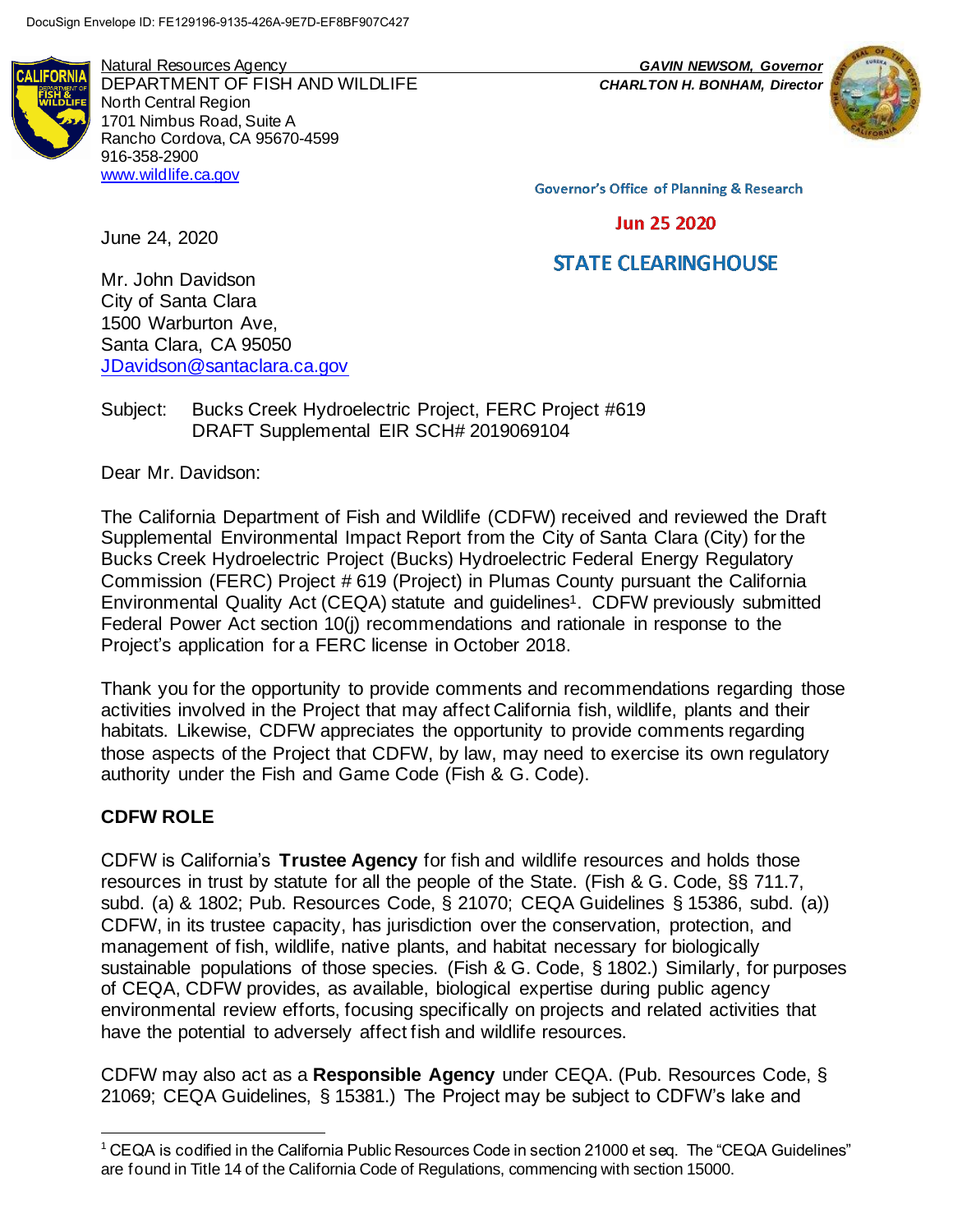Bucks Creek Hydroelectric Project-FERC Project #619 June 24, 2020 Page 2

streambed alteration regulatory authority. (Fish & G. Code, § 1600 et seq.) Likewise, to the extent implementation of the Project as proposed may result in "take" as defined by State law (Fish & G. Code, § 86) of any species protected under the California Endangered Species Act (CESA) (Fish & G. Code, § 2050 et seq.), related authorization as provided by the Fish & G. Code will be required. CDFW also administers the Native Plant Protection Act, Natural Community Conservation Program, and other provisions of the Fish and Game Code that afford protection to California's fish and wildlife resources.

## **PROJECT DESCRIPTION SUMMARY**

The Bucks Creek Hydroelectric Project is located on Bucks, Grizzly, and Milk Ranch Creeks, in the Sierra Nevada Mountains in Plumas County, California.

The 84.8-megawatt Project consists of Bucks Creek and Grizzly Powerhouses owned by Pacific Gas & Electric (PG&E) Company and the City, respectively, including a 4.2-milelong, 115- kilovolt Grizzly Tap Transmission Line; water storage, diversion and conveyance facilities associated with the two powerhouses, including Bucks Lake, Lower Bucks Lake, Three Lakes, and Grizzly Forebay; and other associated facilities. The Project is a peaking system normally operated remotely from PG&E's Rock Creek powerhouse switching center. Operations of the Project developments are coordinated to optimize the use of water, including the operations of PG&E's other three FERC-licensed hydroelectric projects in the North Fork Feather River watershed (Project Nos. 2107, 2105, and 1962).

The Project affects approximately 1,539.5 acres in the Plumas National Forest administered by the U.S. Department of Agriculture, Forest Service. The licensees are not proposing to add capacity or make any major modifications to the Project or its operations under the new license. There are no Government-listed hazardous waste or materials sites within the Project boundary.

The proposed Project analyzed in this Draft CEQA Supplement is the continued operation and maintenance of the Bucks Creek Project under a new license. The new license would consist of: a) modifications to existing Project facilities, and adjustment of the Project boundary as described in the licensees' applications to FERC, b) protection, mitigation, and enhancement measures (PM&E measures) proposed by the licensees, c) FERC staff recommended modifications of the licensees' proposal and additional measures, and d) all mandatory terms and conditions. Mandatory terms and conditions are those required by the Forest Service under section 4(e) of the Federal Power Act and all the terms and conditions required in the State Water Board's future decision on section 401 certification of the Project. Together these components comprise the whole of the Project expected to be implemented under the new license and reflect the license that the City will be requested to review for adoption.

#### **GENERAL COMMENTS**

CDFW supports the City on the adoption of this Supplemental Draft Environmental Impact Report (SDEIR) and concurs that the Project will have a less than significant impact on biological resources when implemented with all agreed-upon PM&E's and mandatory